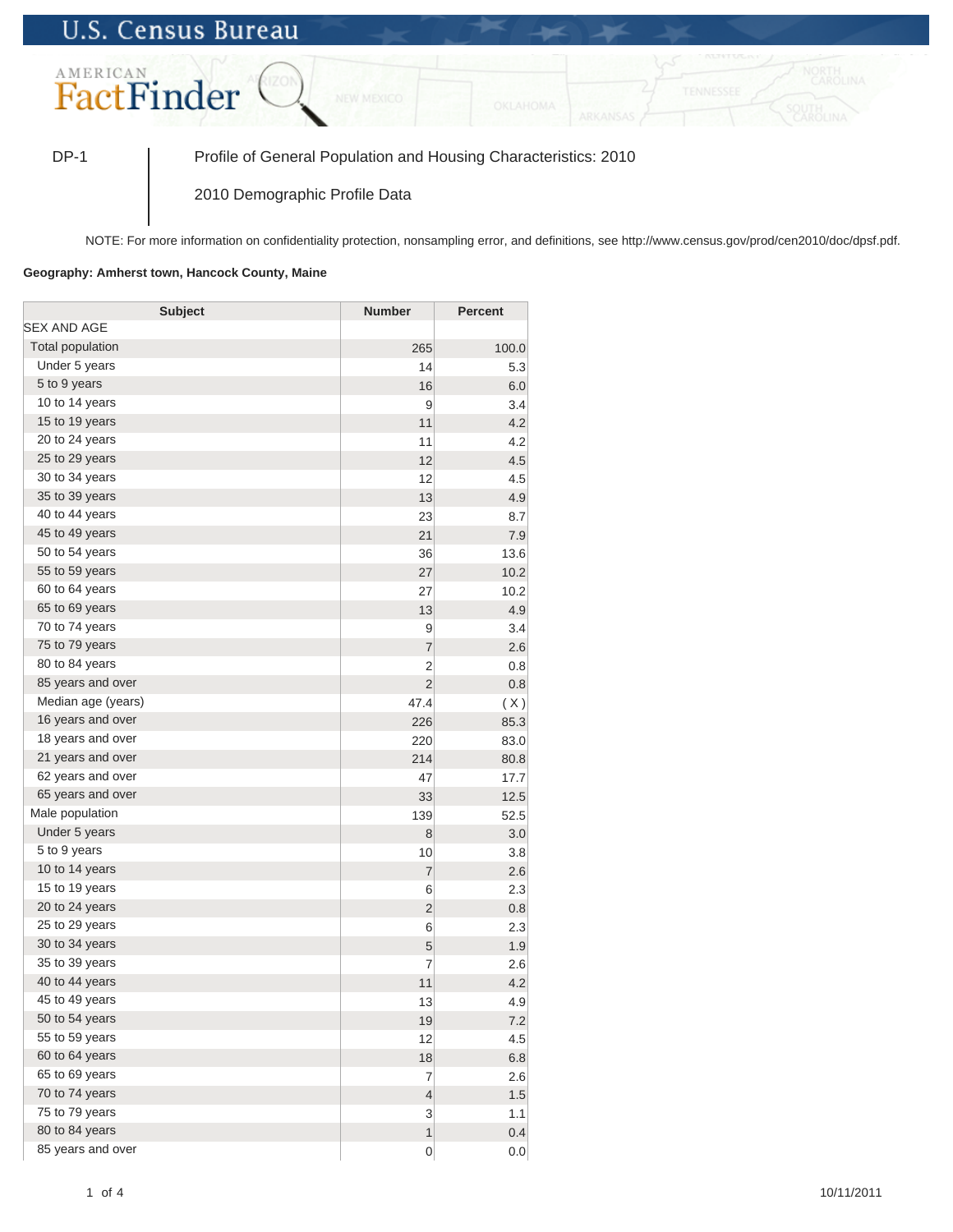| <b>Subject</b>                                      | <b>Number</b>  | <b>Percent</b> |
|-----------------------------------------------------|----------------|----------------|
| Median age (years)                                  | 47.6           | (X)            |
| 16 years and over                                   | 114            | 43.0           |
| 18 years and over                                   | 109            | 41.1           |
| 21 years and over                                   | 108            | 40.8           |
| 62 years and over                                   | 25             | 9.4            |
| 65 years and over                                   | 15             | 5.7            |
| Female population                                   | 126            | 47.5           |
| Under 5 years                                       | 6              | 2.3            |
| 5 to 9 years                                        | 6              | 2.3            |
| 10 to 14 years                                      | 2              | 0.8            |
| 15 to 19 years                                      | 5              | 1.9            |
| 20 to 24 years                                      | 9              | 3.4            |
| 25 to 29 years                                      | 6              | 2.3            |
| 30 to 34 years                                      | 7              | 2.6            |
| 35 to 39 years                                      | 6              | 2.3            |
| 40 to 44 years                                      | 12             | 4.5            |
| 45 to 49 years                                      | 8              | 3.0            |
| 50 to 54 years                                      | 17             | 6.4            |
| 55 to 59 years                                      | 15             | 5.7            |
| 60 to 64 years                                      | 9              | 3.4            |
| 65 to 69 years                                      | 6              | 2.3            |
| 70 to 74 years                                      | 5              | 1.9            |
| 75 to 79 years                                      | 4              | 1.5            |
| 80 to 84 years                                      | 1              | 0.4            |
| 85 years and over                                   | $\overline{2}$ | 0.8            |
| Median age (years)                                  | 47.0           | (X)            |
| 16 years and over                                   | 112            | 42.3           |
| 18 years and over                                   | 111            | 41.9           |
| 21 years and over                                   | 106            | 40.0           |
| 62 years and over                                   | 22             | 8.3            |
| 65 years and over                                   | 18             | 6.8            |
| RACE                                                |                |                |
| <b>Total population</b>                             | 265            | 100.0          |
| One Race                                            | 261            | 98.5           |
| White                                               | 261            | 98.5           |
| <b>Black or African American</b>                    | 0              | 0.0            |
| American Indian and Alaska Native                   | 0              | 0.0            |
| Asian                                               | 0              | 0.0            |
| Asian Indian                                        | 0              | 0.0            |
| Chinese                                             | 0              | 0.0            |
| Filipino                                            | 0              | 0.0            |
| Japanese                                            | 0              | 0.0            |
| Korean                                              | 0              | 0.0            |
| Vietnamese                                          | 0              | 0.0            |
| Other Asian [1]                                     | 0              | 0.0            |
| Native Hawaiian and Other Pacific Islander          | 0              | 0.0            |
| Native Hawaiian                                     | 0              | 0.0            |
| Guamanian or Chamorro                               | 0              | 0.0            |
| Samoan                                              | 0              | 0.0            |
| Other Pacific Islander [2]                          | 0              | 0.0            |
| Some Other Race                                     | 0              | 0.0            |
| Two or More Races                                   | 4              | 1.5            |
| White; American Indian and Alaska Native [3]        | 4              | 1.5            |
| White; Asian [3]                                    | 0              | 0.0            |
| White; Black or African American [3]                | 0              | 0.0            |
| White; Some Other Race [3]                          | 0              | 0.0            |
| Race alone or in combination with one or more other |                |                |
| races: [4]                                          |                |                |
| White                                               | 265            | 100.0          |
| <b>Black or African American</b>                    | 0              | 0.0            |
| American Indian and Alaska Native                   | 4              | 1.5            |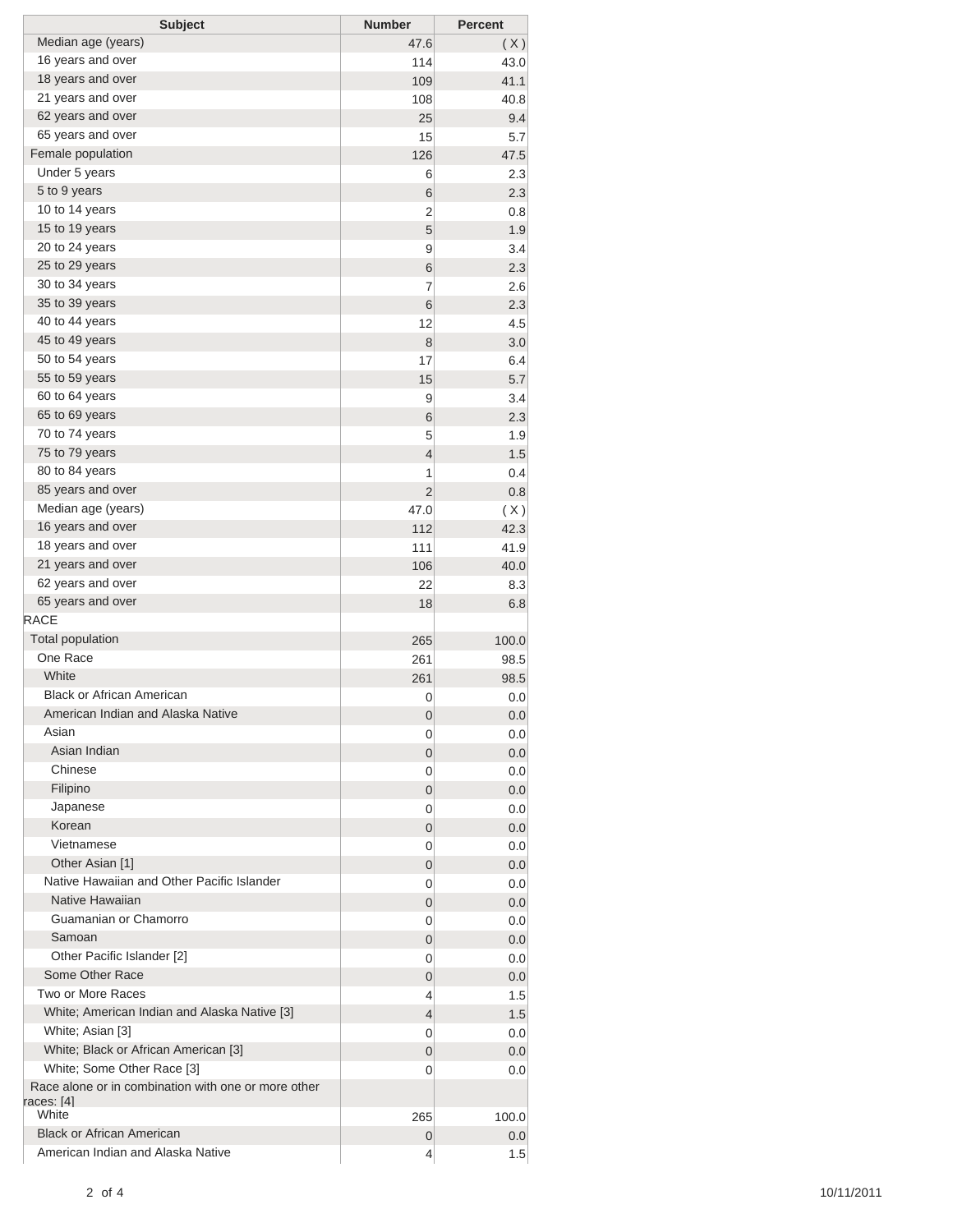| Asian<br>0                                                                      | <b>Percent</b> |
|---------------------------------------------------------------------------------|----------------|
|                                                                                 | 0.0            |
| Native Hawaiian and Other Pacific Islander<br>0                                 | 0.0            |
| Some Other Race<br>$\Omega$                                                     | 0.0            |
| HISPANIC OR LATINO                                                              |                |
| <b>Total population</b><br>265                                                  | 100.0          |
| Hispanic or Latino (of any race)<br>1                                           | 0.4            |
| Mexican<br>0                                                                    | 0.0            |
| Puerto Rican<br>0                                                               | 0.0            |
| Cuban<br>$\overline{0}$                                                         | 0.0            |
| Other Hispanic or Latino [5]<br>1                                               | 0.4            |
| Not Hispanic or Latino<br>264                                                   | 99.6           |
| HISPANIC OR LATINO AND RACE                                                     |                |
| <b>Total population</b><br>265                                                  | 100.0          |
| Hispanic or Latino<br>1                                                         | 0.4            |
| White alone<br>1                                                                | 0.4            |
| Black or African American alone<br>0                                            | 0.0            |
| American Indian and Alaska Native alone<br>0                                    | 0.0            |
| Asian alone<br>0                                                                | 0.0            |
| Native Hawaiian and Other Pacific Islander alone<br>$\overline{0}$              | 0.0            |
| Some Other Race alone<br>0                                                      | 0.0            |
| Two or More Races<br>$\Omega$                                                   | 0.0            |
| Not Hispanic or Latino<br>264                                                   | 99.6           |
| White alone<br>260                                                              | 98.1           |
| Black or African American alone<br>0<br>American Indian and Alaska Native alone | 0.0            |
| 0<br>Asian alone                                                                | 0.0            |
| 0<br>Native Hawaiian and Other Pacific Islander alone                           | 0.0            |
| $\overline{0}$<br>Some Other Race alone                                         | 0.0            |
| 0<br>Two or More Races                                                          | 0.0            |
| $\overline{4}$<br><b>RELATIONSHIP</b>                                           | 1.5            |
| Total population                                                                |                |
| 265<br>In households<br>265                                                     | 100.0          |
| Householder<br>121                                                              | 100.0<br>45.7  |
| Spouse [6]<br>64                                                                | 24.2           |
| Child<br>54                                                                     | 20.4           |
| Own child under 18 years<br>38                                                  | 14.3           |
| Other relatives<br>4                                                            | 1.5            |
| Under 18 years<br>1                                                             | 0.4            |
| 65 years and over<br>1                                                          | 0.4            |
| <b>Nonrelatives</b><br>22                                                       | 8.3            |
| Under 18 years<br>6                                                             | 2.3            |
| 65 years and over<br>0                                                          | 0.0            |
| Unmarried partner<br>15                                                         | 5.7            |
| In group quarters<br>0                                                          | 0.0            |
| Institutionalized population<br>0                                               | 0.0            |
| Male<br>0                                                                       | 0.0            |
| Female<br>$\mathbf 0$                                                           | 0.0            |
| Noninstitutionalized population<br>0                                            | 0.0            |
| Male<br>$\mathbf 0$                                                             | 0.0            |
| Female<br>0                                                                     | 0.0            |
| <b>HOUSEHOLDS BY TYPE</b>                                                       |                |
|                                                                                 | 100.0          |
| <b>Total households</b><br>121                                                  |                |
| Family households (families) [7]<br>78                                          | 64.5           |
| With own children under 18 years<br>22                                          | 18.2           |
| Husband-wife family<br>64                                                       | 52.9           |
| With own children under 18 years<br>14                                          | 11.6           |
| Male householder, no wife present<br>8                                          | 6.6            |
| With own children under 18 years<br>6                                           | 5.0            |
| Female householder, no husband present<br>6                                     | 5.0            |